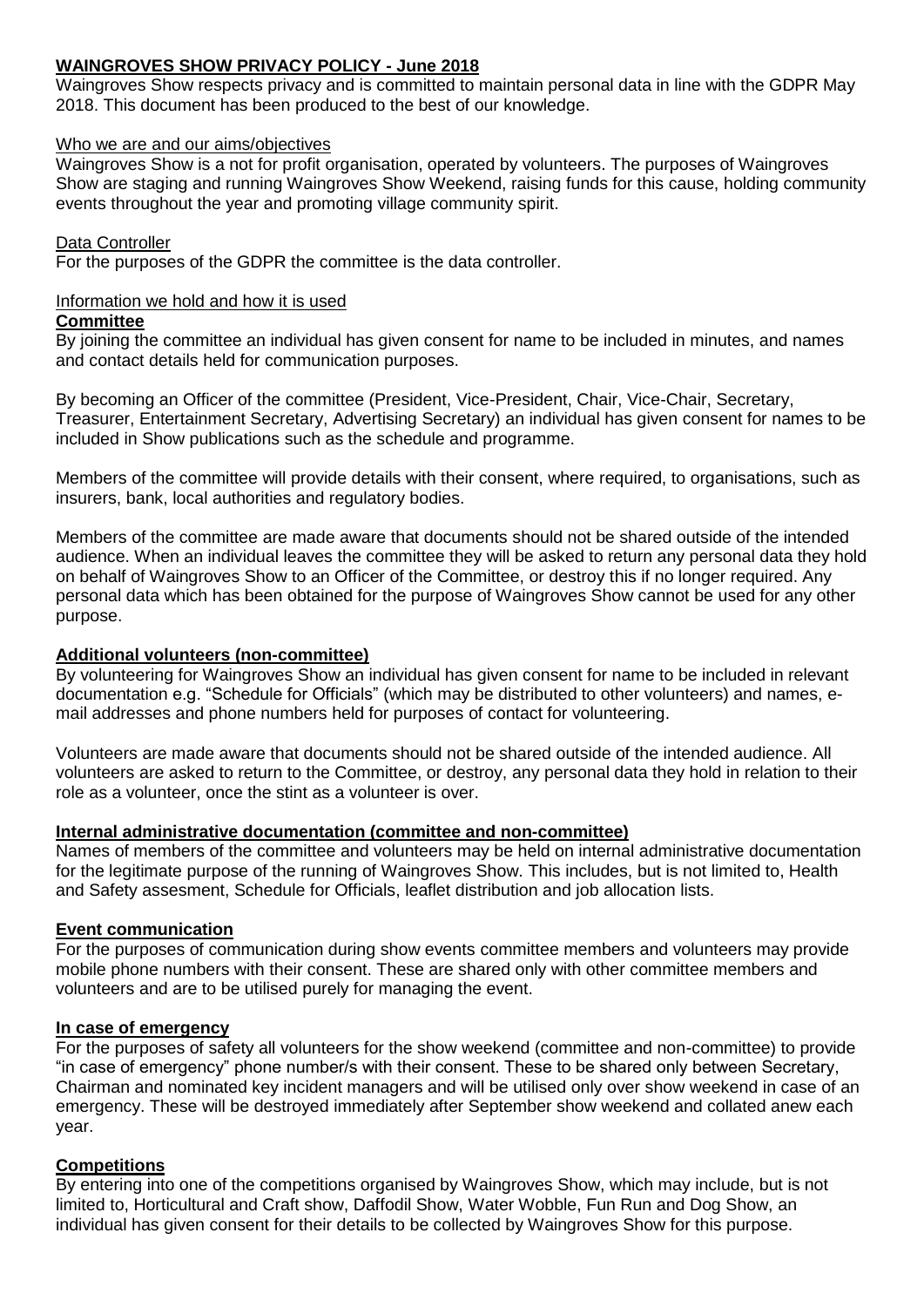This will include name, address and phone number taken for entry purposes and administering prizes, names added to prize cards and certificates, and names engraved on trophies where applicable. Also, by entering an individual consents that photographs may be taken of exhibits and prize cards and may be posted on Waingroves Show website and social media, or utilised in the press.

In the case of under 18 the child's age may be recorded and consent will be sought from a parent/guardian.

Where any photographs are entered in a competition the exhibitor must have the permission of the individual in the photograph to display the image in public.

#### **Sponsors of classes**

By sponsoring a class in the September Show an individual has given consent for their name to be displayed as the sponsor of that class and for Waingroves Show to contact them in future years for the same purpose. Anyone who no longer wishes to be contacted they should advise the committee (see "how to contact us").

#### **Other sources of support and assistance**

Names, addresses, e-mail addresses and phone numbers, as required, will be held for other individuals who assist in staging Waingroves Show events with their consent. This includes, but is not limited to, contacts for organising Dog Show and judges for competitions.

### **Stall holders and entertainment**

Names, addresses, e-mail addresses and phone numbers, as required, will be held for stall holders and entertainment for the purpose of contact regards attending Waingroves Show weekend. This can include invites to attend, communications up the event and providing site regulations. A large number of these will fall under "commercial data", but where personal data is held, consent will be obtained.

#### **Incident forms**

For the legitimate interests of recording any incidents the name, address, phone number and any medical details relevant to the incident, will be taken by the Show incident reporter of the individual involved, along with details of the incident. This will be passed to the Secretary.

### **Annual Prize Draw (lottery)**

Where names and contact details are provided by individuals for the purchase of a ticket in the annual prize draw, it is understood that they have provided consent for this information to be utilised for the purpose of the draw, awarding prizes and publication of a winners list.

The promoter of the lottery will provide consent for their name and address to be printed on prize draw documentation in line with the Gambling Act 2005.

Any individuals who donate prizes to the lottery will be asked to consent to their name being displayed as a donor.

#### **200 Club Lottery**

Waingroves Show runs a "200 Club" lottery, which is administrated by non-committee volunteers. The said administrators have provided consent for their name and contact details to be distributed for this purpose.

At renewal each member will be asked to confirm their consent for Waingroves Show and the 200 Club Administrators to hold the data given for the purposes of administering the lottery, and for their name to be published if winning a prize.

The promoter of the lottery provides consent for their name and address to be printed on lottery documentation in line with the Gambling Act 2005.

#### **Flyers, posters and advertising**

Where any individual's contact details are utilised in advertising an event or as a contact to obtain further information, consent will be sought prior to publication.